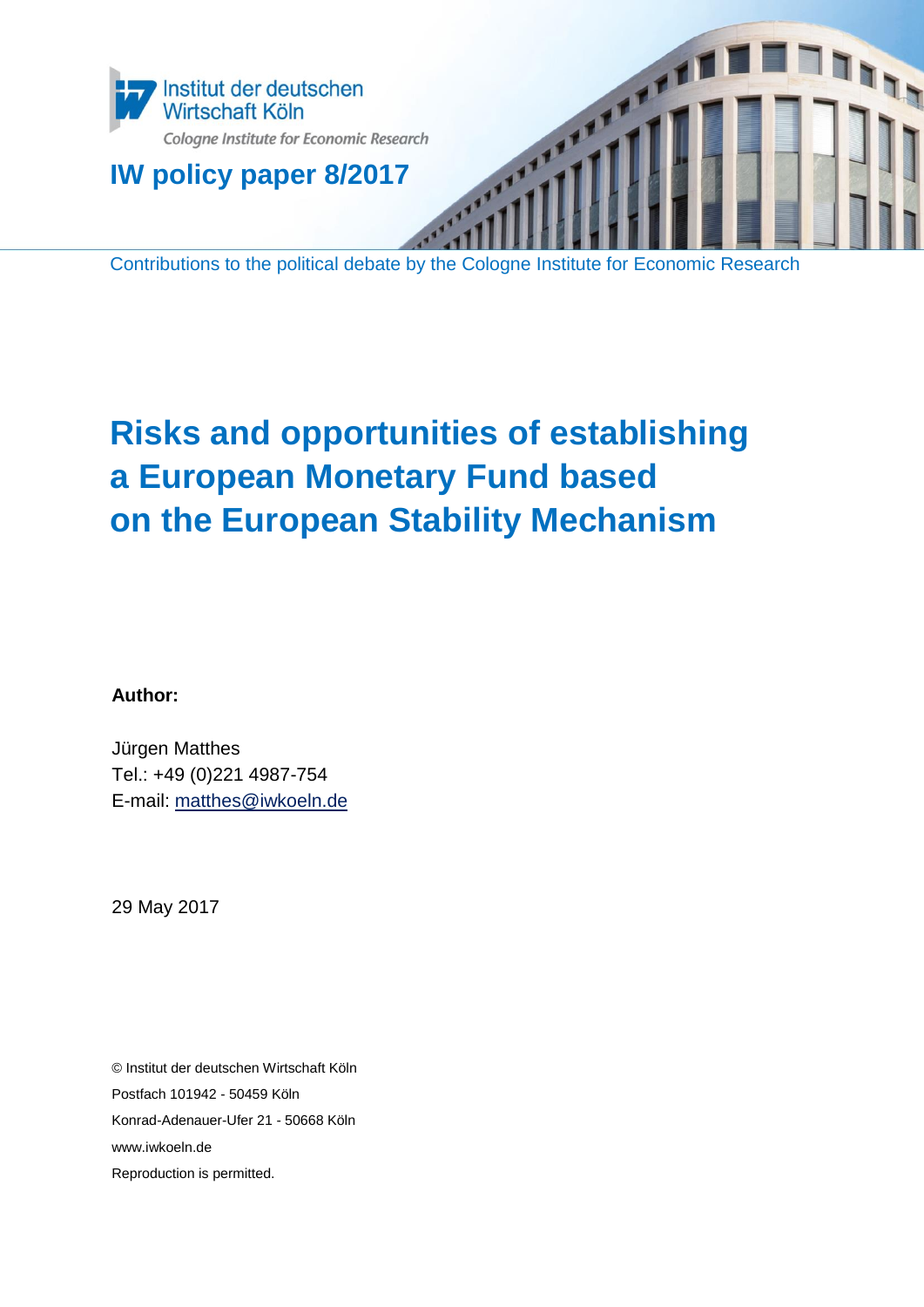

# **Contents**

| 1. |         |                                                                      |
|----|---------|----------------------------------------------------------------------|
| 2. |         |                                                                      |
|    | 2.1     | Replacing the IMF (and the EU Commission) in crisis programmes  5    |
|    | $2.2\,$ | Strengthening fiscal and macroeconomic surveillance and rules 6      |
|    | 2.3     | Establishing a sovereign debt restructuring mechanism at the EMF 6   |
| 3. |         |                                                                      |
|    | 3.1     | Flanking automatic stabilisers in recessions in stressed countries 8 |
|    | 3.2     |                                                                      |
|    | 3.3     |                                                                      |
|    | 3.4     |                                                                      |
| 4. |         |                                                                      |
| 5. |         |                                                                      |
|    |         |                                                                      |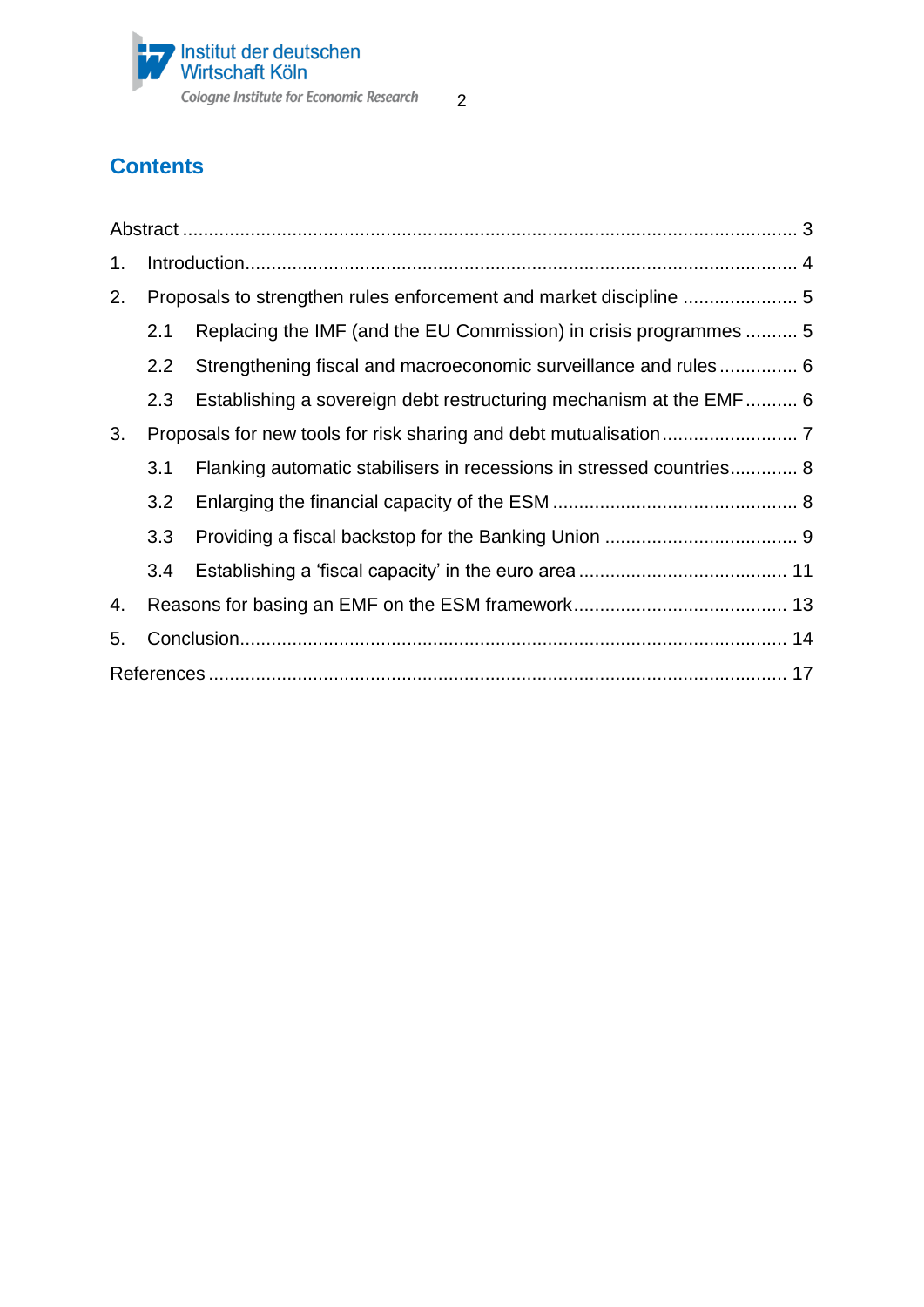

# <span id="page-2-0"></span>**Abstract**

The French presidential elections could lead to more fiscal integration in the euro area. The proposal to establish a European Monetary Fund (EMF) based on the European Stability Mechanism (ESM), which would probably be possible without treaty changes, is evaluated in this paper. Potential EMF instruments are divided into two categories. Firstly, to strengthen the rules-based EMU framework the EMF could not only replace the IMF in crisis programmes, but could also monitor the implementation of EMU rules by the EU Commission. However, problematic implementation issues could arise. Moreover, in order to strengthen financial market discipline, the EMF could become both platform and agent for an effective and reliable sovereign debt restructuring mechanism. However, as this idea will meet with considerable political resistance, it could probably be only a part of a larger political compromise.

Therefore, the EMF would, secondly, also very likely include features that raise risk sharing and debt mutualisation – even though the author is sceptical about several of the following instruments. Generally, it would make sense to establish a new type of EMF crisis programme in order to allow stressed countries to let automatic stabilisers work under strict structural reform conditionality. Another proposal is related to the lack of the ESM's resources to finance a 3-year programme for a large EMU country. This problem could largely be solved by automatically extending the maturities of all outstanding sovereign debt of the stressed country for three years in case of a crisis programme. This would significantly reduce the financing needs of the EMF. The alternative solution, to considerably increase the EMF's finances, could endanger the creditworthiness of the EMF. The EMF could also be used as a common fiscal backstop for the Banking Union. However, this would also imply a large increase in risk taking. Therefore, exposure limits for the EMF would be needed and the bankfinanced Single Resolution Fund (SRF) would have to be required to repay the EMF in due course. Finally, if a kind of 'fiscal capacity' was established at the EMF, it should be financed by contributions from EMU countries and the EMF should not be allowed to raise debt. Stressed countries should only receive interest-free loans with a longer repayment period and not transfers. This would reduce the EMF's financial exposure and would make national fiscal policies more countercyclical in good times.

Basing the EMF on the ESM appears to be the superior choice compared to the creation of a completely new institution, which is unlikely to have a similarly robust governance framework. However, the creation of an EMF would still be a considerable venture. Could the mechanisms for better rule enforcement and financial market discipline be made sufficiently robust? Would new instruments for risk sharing and debt mutualisation remain within the initial limits, or would they lead to permanent transfers and serious disincentives for fiscal and economic policy?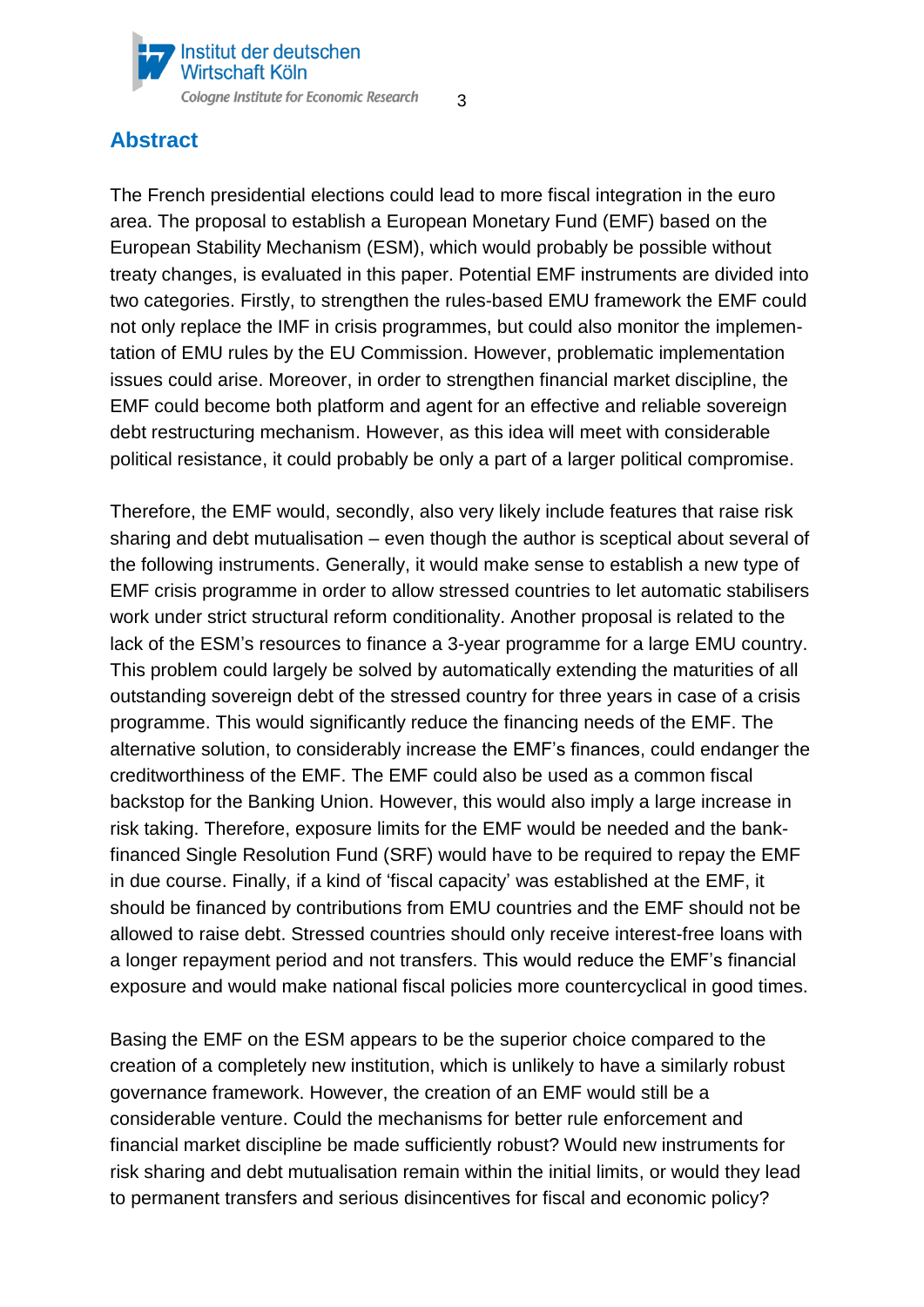

# <span id="page-3-0"></span>**1. Introduction**

Since the election of Emmanuel Macron as French president, the debate about further reforms of the governance architecture of the Economic and Monetary Union (EMU) has gained momentum. Macron proposes a common budget, a parliament and a finance minister for the euro area. Such reforms will only be realistic if they find sufficient support from the German side. However, not only government representatives from the SPD, the German Social Democrat Party, but also those from the Christian Democratic Union (CDU) see some room for more fiscal integration in EMU in principle. Wolfgang Schäuble, the German finance minister, has also proposed an EMU finance minister – in order to strengthen the fiscal rules in EMU countries. Nevertheless, a common budget, a finance minister and a powerful parliamentary representation for EMU countries would very likely require a change to the European treaties – which appears very unlikely in the short to medium term in view of the increased EU scepticism and the shift to populist parties in some EU Member States.

Therefore, another proposal of the German finance minister could be potentially more realistic: creating a European Monetary Fund (EMF) on the basis of the European Stability Mechanism (ESM). Treaty changes would probably not be needed because the ESM is based on an intergovernmental agreement that could be adapted accordingly, provided the EMU countries agreed on this reform. Moreover, Schäuble has vaguely proposed a consultative role for a euro area parliament – which would also be possible without treaty changes, if no clear decision-making powers were conveyed. The suggestion of creating an EMF can also be related to the conflicts with the International Monetary Fund (IMF) in the Greek rescue programme and the German proposal to introduce a sovereign debt restructuring mechanism. Moreover, there has been talk that a strong EMF could potentially control the European fiscal and macroeconomic rules in a more reliable way than the European Commission, which has generously interpreted these rules in recent decisions to the frustration of the German government.

The creation of an EMF could potentially form the basis of a Franco-German political compromise to reform EMU governance. The likelihood of this would increase if Macron contributed to re-establishing trust in Germany by making France adhere to the Stability and Growth Pact (SGP), as he announced. However, it is an illusion to believe that such an initiative would only use an EMF to strengthen the rules-based EMU framework and financial market discipline, aspects that are favoured by Germany and northern EMU countries. To make it politically viable, the EMF would also very likely have to include some of the risk sharing and fiscal integration features that the French Government and southern EMU countries propose. The big question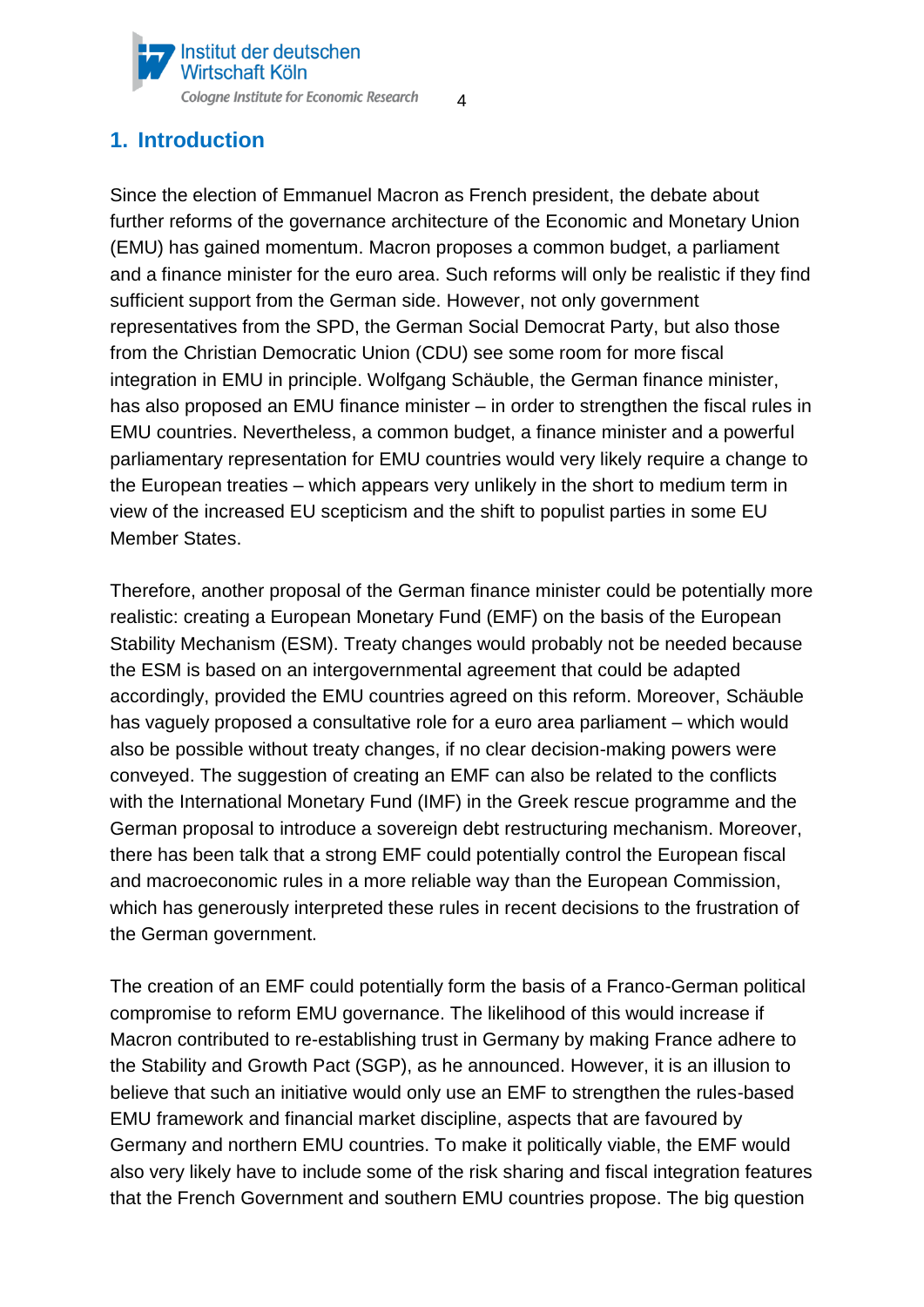

is: Will both sides agree, after the elections in Germany, on a compromise and enlarge the capacities of the EMF in these two directions?

Against this background, this paper evaluates the opportunities and challenges of creating an EMF. As there is no clear concept of how an EMF would look, the author has to rely on assumptions about its objectives and elements. This paper will provide the reader with insights and arguments that should be taken into account when the establishment of an EMF is considered.

# <span id="page-4-0"></span>**2. Proposals to strengthen rules enforcement and market discipline**

# <span id="page-4-1"></span>**2.1 Replacing the IMF (and the EU Commission) in crisis programmes**

In rescue and reform programmes, the EMF could, in principle, replace the IMF as well as the other institutions that, together, were formerly known as the Troika (the IMF, the EU Commission and the European Central Bank, ECB). This proposal would have several advantages. The coordination costs and conflicts between the institutions would vanish. Moreover, if the EMF was sufficiently autonomous, the conditionality principle would be strengthened because the politically influenced EU Commission would no longer be involved. Sufficient accountability could be guaranteed by requiring the EMF to report to a consultative euro area sub-formation of the European Parliament.

Yet this construction would also have potential disadvantages, because sufficient technical expertise and staff would have to be provided to the EMF. Finding experts with similar expertise to the IMF will be difficult, however, because only the IMF has had such a depth of experience with crisis programmes. Moreover, the EMF experts would remain idle if none of the Member States had a crisis. So the question arises as to whether the EMF – like the IMF – should also be tasked with the continuous monitoring of EMU countries also in non-crisis times in order to keep the staff busy and relevant. However, this would create considerable redundancies and additional costs because the IMF, the Organisation for Economic Co-operation and Development (OECD), the EU Commission, and also to some extent the ECB already perform this task. To avoid this drawback, the EMF would have to rely on a small staff in non-crisis times.

In this scenario, the question arises as to whether the involvement of IMF expert staff should be continued in a crisis, but on a smaller and less political scale. It might be possible that this could be achieved by restricting the IMF financial involvement to a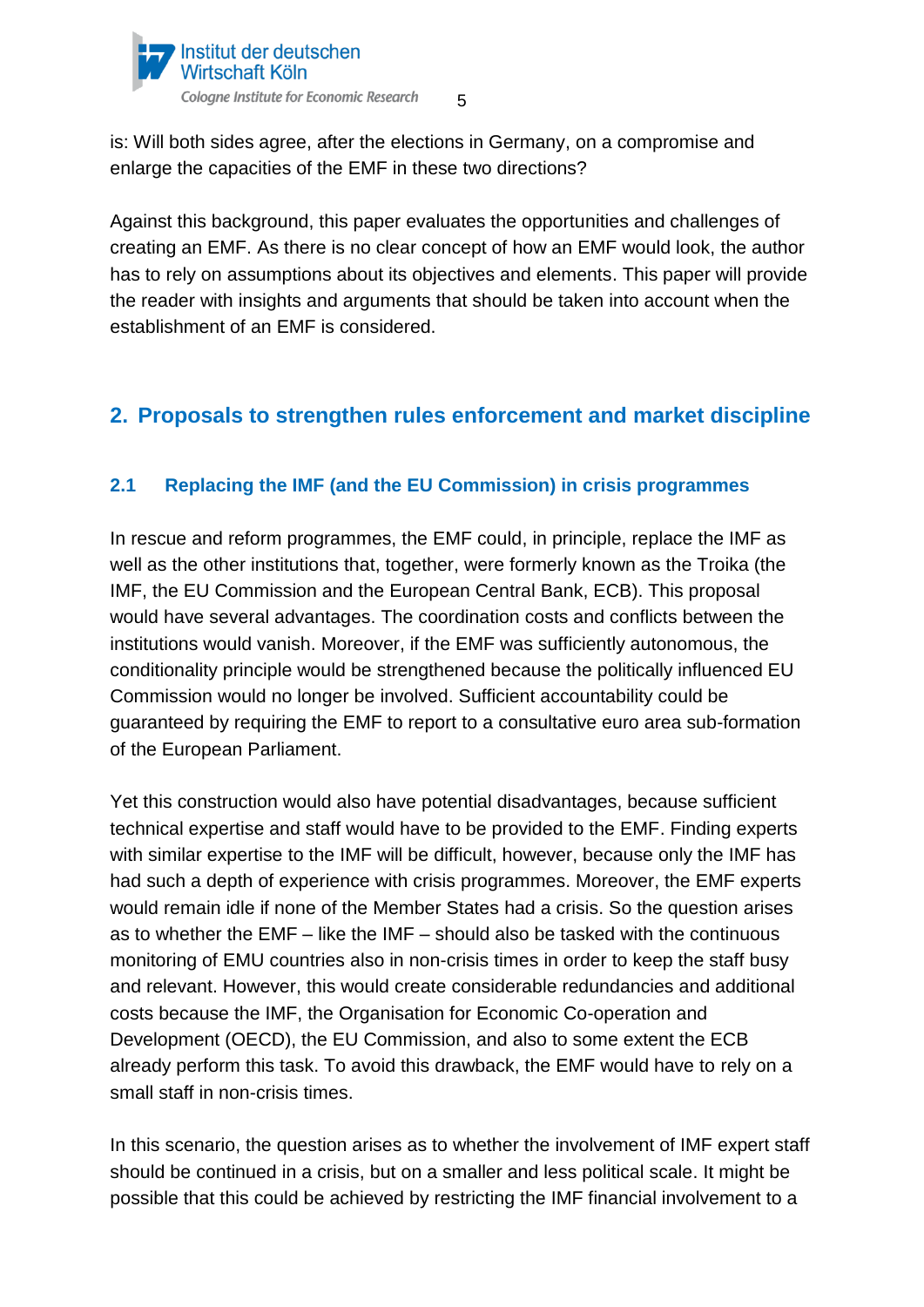

minimal contribution. However, it is questionable whether the IMF would agree. Moreover, this solution would contradict the basic intention that Europe should be able to solve its problems on its own.

Alternatively, the EMF could potentially be allowed to borrow staff from the EU Commission or the ECB when a crisis arises. This staff could work under the clear leadership of the EMF staff in order to guarantee sufficient independence.

# <span id="page-5-0"></span>**2.2 Strengthening fiscal and macroeconomic surveillance and rules**

The EMF could be tasked with improving the adherence to European rules (provided it was equipped with sufficient staff to continuously monitor EMU countries). However, it appears hardly imaginable that an EMF could take over formal powers from the EU Commission because this would very likely require treaty changes. But EMF analyses could possibly raise the pressure on the Commission to enforce the fiscal and macroeconomic rules more strictly.

However, this idea would not work without certain changes to the rules. Currently, for example, the ECB publishes critical evaluations of the Commission's fiscal and macroeconomic surveillance, but this does not seem to influence the Commission to any sufficient degree. Moreover, the Commission established the new European Fiscal Board also in a way that does not significantly restrict its own leeway. Therefore, the Commission's guidelines would have to be changed so that it has to take into account the EMF's reports. The question is whether this could be done by adjusting secondary legislation and without treaty change.

# <span id="page-5-1"></span>**2.3 Establishing a sovereign debt restructuring mechanism at the EMF**

The EMF could provide the platform for a sovereign debt restructuring mechanism, as suggested by Matthes/Schuster (2015) for the ESM in order to strengthen financial market discipline and the no-bailout clause. Accordingly, the EMF would provide the framework rules for the negotiations between the debtor state and its creditors, and would also – in a staged process – be provided with consultative and potentially also interfering rights in order to guarantee an effective and reliable outcome.

Under current rules, before an ESM programme is established, a debt sustainability analysis has to be carried out by the ECB and the Commission in liaison with the IMF. This task and additional competences could be conveyed to the EMF as part of this reform.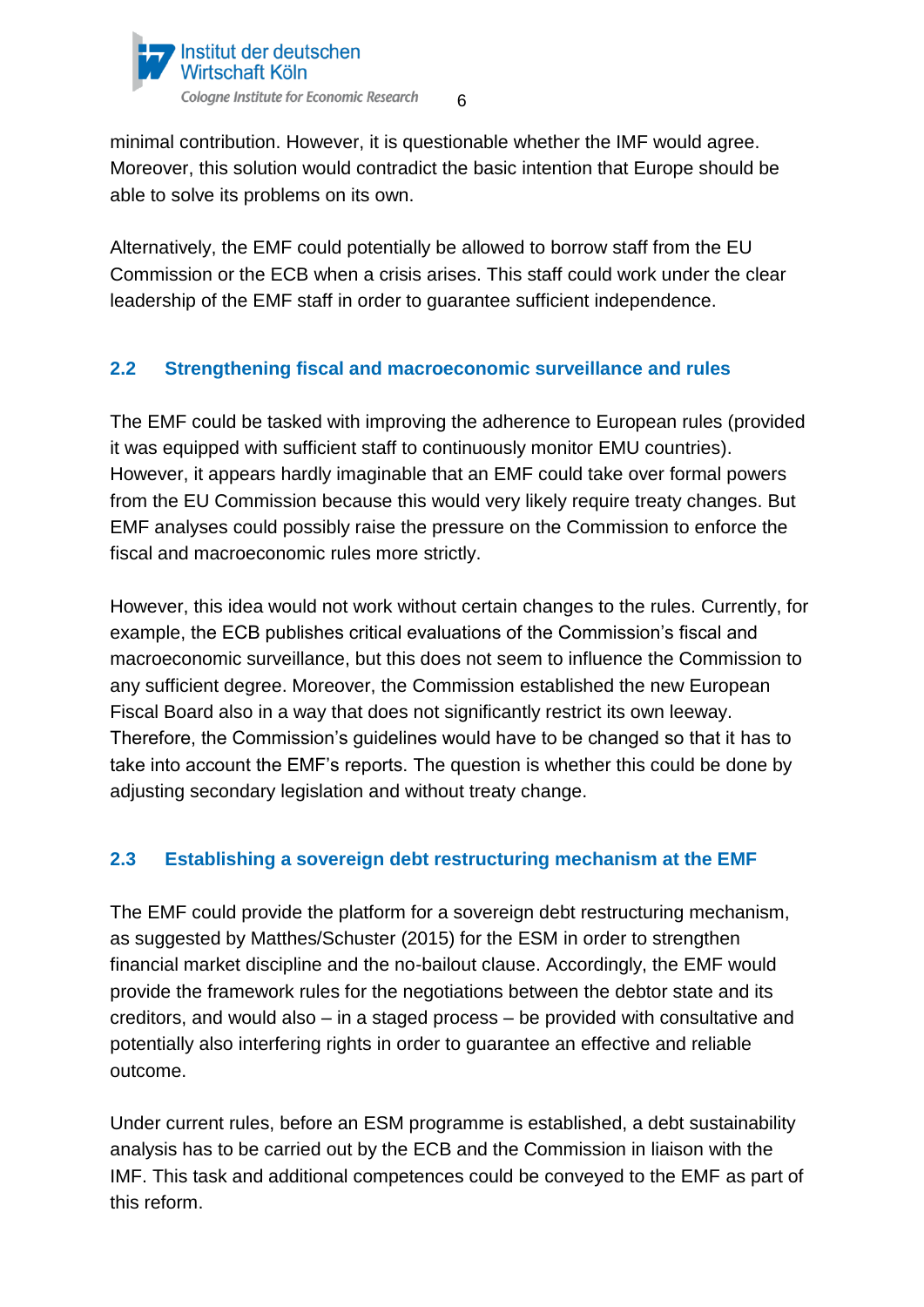

Moreover, if an ESM (EMF) support programme was required, it could be made obligatory that this step would automatically lead to a compulsory extension of the maturities of all outstanding sovereign debt securities of the respective crisis country for the period of the programme duration, while interest payments would have to be continued (Deutsche Bundesbank, 2011; Matthes et al., 2016). In formal terms, this would involve an automatic sovereign debt default, but with only a small reduction of the present value of outstanding debts. This proposal would have the advantage that the financial resources of the ESM (EMF) could be used much more effectively because credit payments would not have to be used for the repayment of outstanding debts (see section 3.3 for details). Thus, the EMF would be much more financially able to support large EMU members if needed.

However, an automatic trigger of a (partial) sovereign default can involve the danger that financial market actors anticipate an EMF programme and run for the exit, which would exacerbate the situation for the respective country. In that case, an EMF programme would have to be activated very quickly, based on the established emergency procedures of the ESM.

There must be no illusions: introducing a sovereign debt restructuring mechanism to reinforce the no-bailout rule will make financial market actors apply more scrutiny and will likely lead to higher risk premiums for sovereign debt, particularly for countries with high public debts and deficits – which is exactly what market discipline means. In order to limit financial market turbulences, the introduction of a sovereign debt restructuring mechanism needs to be very well prepared and carefully handled.

# <span id="page-6-0"></span>**3. Proposals for new tools for risk sharing and debt mutualisation**

Next to employing an EMF to strengthen rules and market discipline, other suggestions for new instruments to fight future crises have been brought forward, most of which would imply more risk sharing or debt mutualisation. In the following sections, a selection of proposals is presented and briefly evaluated.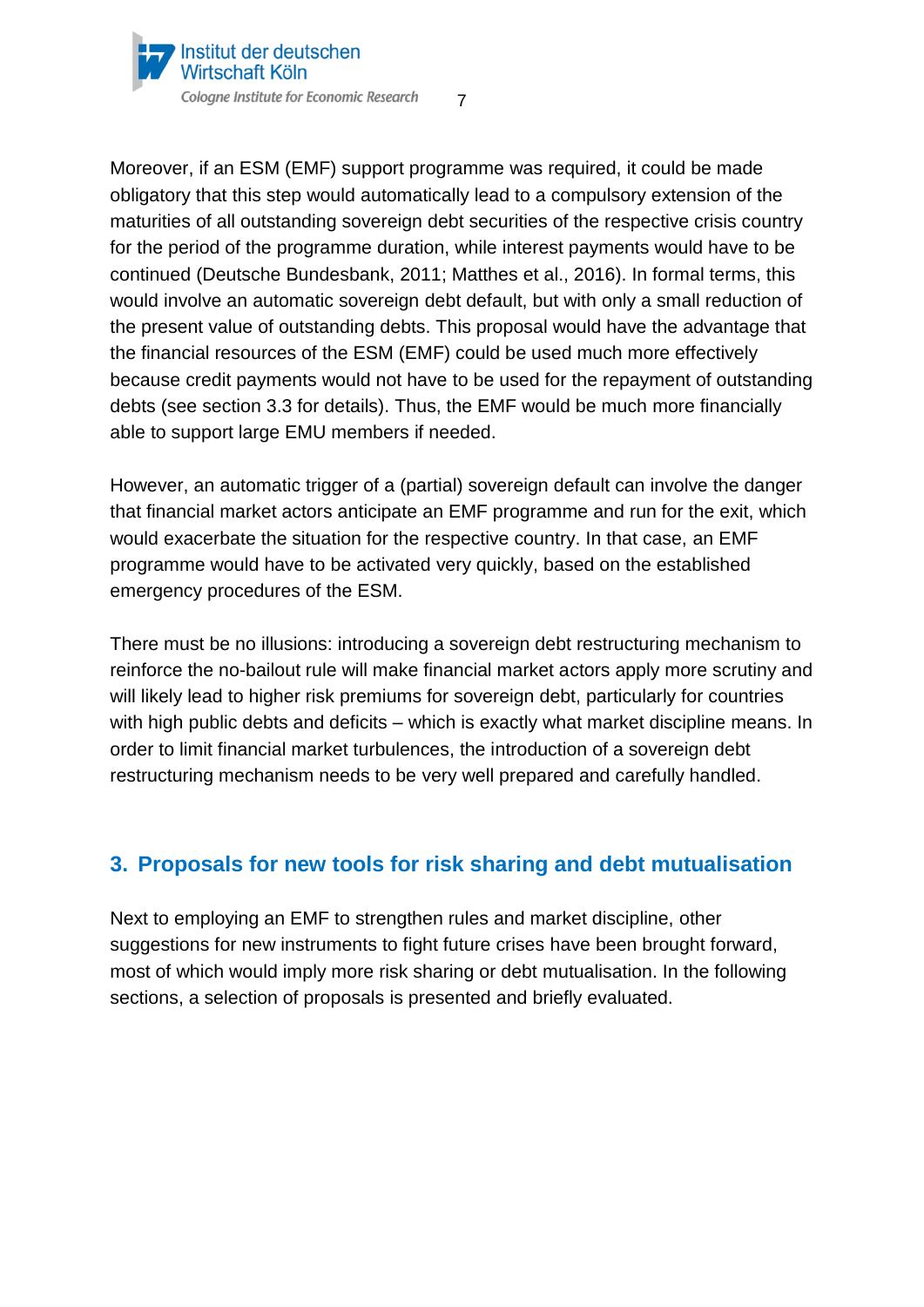

### <span id="page-7-0"></span>**3.1 Flanking automatic stabilisers in recessions in stressed countries**

Due to the lasting impact of the euro debt crisis, public debt ratios of several formerly stressed EMU countries will remain elevated for a longer period. Thus, it cannot be taken for granted that these countries will be sufficiently able to fight future recessions. Instead, the financial markets could potentially become jittery and raise risk premiums by a wide margin if public deficits rose as a result of these countries attempting to let automatic stabilisers work.

As proposed for the ESM (Matthes et al., 2016), a new form of financial support (and reform) programme could be designed, which would not require strict fiscal consolidation, but allow the working of automatic stabilisers. However, in order to avoid disincentives, such a programme would have to be only available to countries that ex ante adhere to the SGP rules. Moreover, it would have to be strictly based on the conditionality principle based on a memorandum of understanding. Required reforms would not focus on austerity, but on structural reforms. These reforms should focus on product (and labour) markets in order to strengthen economic growth and employment – thus aiming at regaining confidence with financial market actors. Growth-enhancing reforms could also target other areas, for example a rebalancing of government spending and taxation towards more inclusive growth.

### <span id="page-7-1"></span>**3.2 Enlarging the financial capacity of the ESM**

With its current financial resources, the ESM would hardly be able to finance a traditional 3-year-programme for several countries (including a larger one) at the same time or, as an example, for Italy alone. With the current free forward commitment capacity of EUR 375 billion (ESM, 2017), the ESM could not cover the large refinancing needs of Italy with a total public debt burden of more than EUR 2 200 billion and with an average maturity of around 6.5 years (Dipartemento di Tresoro, 2017a). In fact, in the final three quarters of 2017, sovereign bonds amounting to nearly EUR 350 billion have to be retired (Dipartemento di Tresoro, 2017b). In addition, the figure for 2018 is EUR 213 billion, and in 2019, EUR 185 billion.

Thus, it does not come as a surprise that an extension of the ESM's lending capacity has been discussed (EP, 2017) with regard to the creation of a budgetary capacity for the euro area. However, if the ESM (EMF) was provided with the ability to finance a 3-year-programme for Italy, for example, the refinancing needs alone would amount to more than EUR 750 billion (Dipartemento di Tresoro, 2017b) between 2017 and 2019 (this is excluding the financial needs to cover any fiscal deficits). A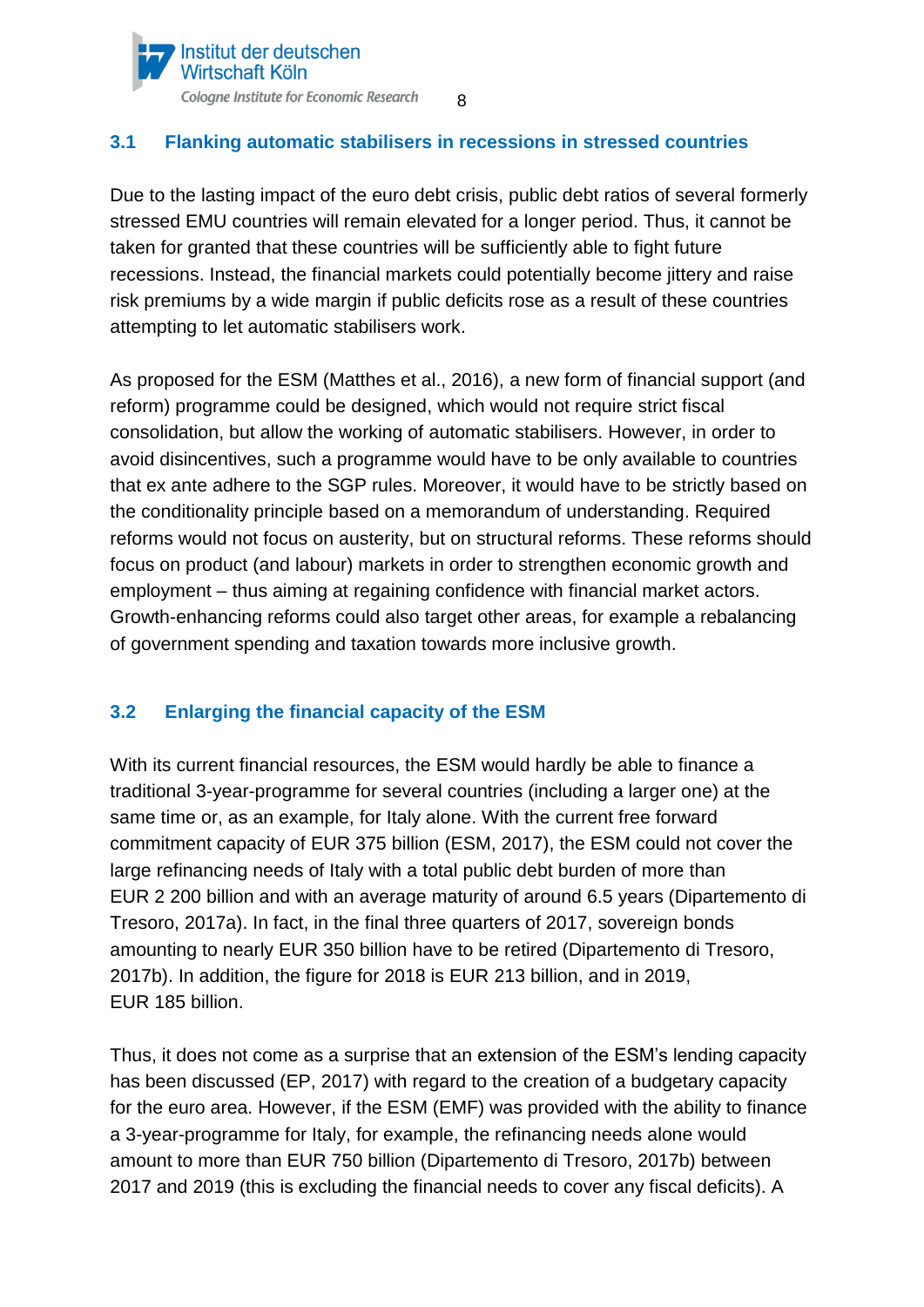

debt mutualisation of this size could also endanger the creditworthiness of the bestrated countries, which are key for the high credit rating of the ESM – and thus for its low refinancing costs.

Therefore, even if the ESM's lending capacity was extended, the above-mentioned recommendation should be adhered to, i.e. that at the start of an EMF programme, an automatic extension of the maturities of all outstanding sovereign debt securities should be obligatory (while interest payments would be continued). This would imply that the EMF would only have to finance the current fiscal deficit of (for example) Italy, which amounted to EUR 41 billion (or 2.4 per cent of GDP) in 2016 (EU Commission, 2017). Even if the fiscal deficit should reach 5 per cent of GDP during the 3-year programme period, the financial needs to be covered by the EMF would amount to far less than EUR 300 billion. This amount appears bearable for an EMF with (or without) an enlarged financing power.

# <span id="page-8-0"></span>**3.3 Providing a fiscal backstop for the Banking Union**

The Banking Union is currently still incomplete - for good reasons. EMU-wide mechanisms for banking supervision and resolution are up and running, but there is still a significant lack of risk reduction which impedes an increase of risk sharing tools of the Banking Union, i.e. a common European Deposit Insurance Scheme (EDIS) and a fiscal backstop for the Single Resolution Fund (SRF) that is financed by limited contributions from euro area banks. These steps are intended to contribute to breaking the bank-sovereign nexus. As one side of the so-called 'doom loop', this nexus implies that crises of (large) national banks could endanger the fiscal sustainability of a national government when it (has to) rescue the failing bank(s).

To break this bank-sovereign nexus, several steps and reforms have been taken. In order to limit spillovers to national governments, euro area banks have significantly increased risk buffers and private investors should bear a larger part of the losses via bail-in requirements. However, an additional layer of risk sharing in EMU is still missing: if a bank fails, banks and governments from other EMU countries are meant to share potential losses via common deposit insurance and a common fiscal backstop. This last step is still hampered by large amounts of legacy assets in the form of non-performing loans (incurred during the crisis) that have not yet been cleared. Moreover, there is still a lack of initiative to sever the sovereign-bank nexus, the other side of the 'doom loop'. This nexus arises because problems of the sovereign could spill over to national banks as they often hold a large amount of their national government's sovereign bonds in their portfolio. They do so mainly because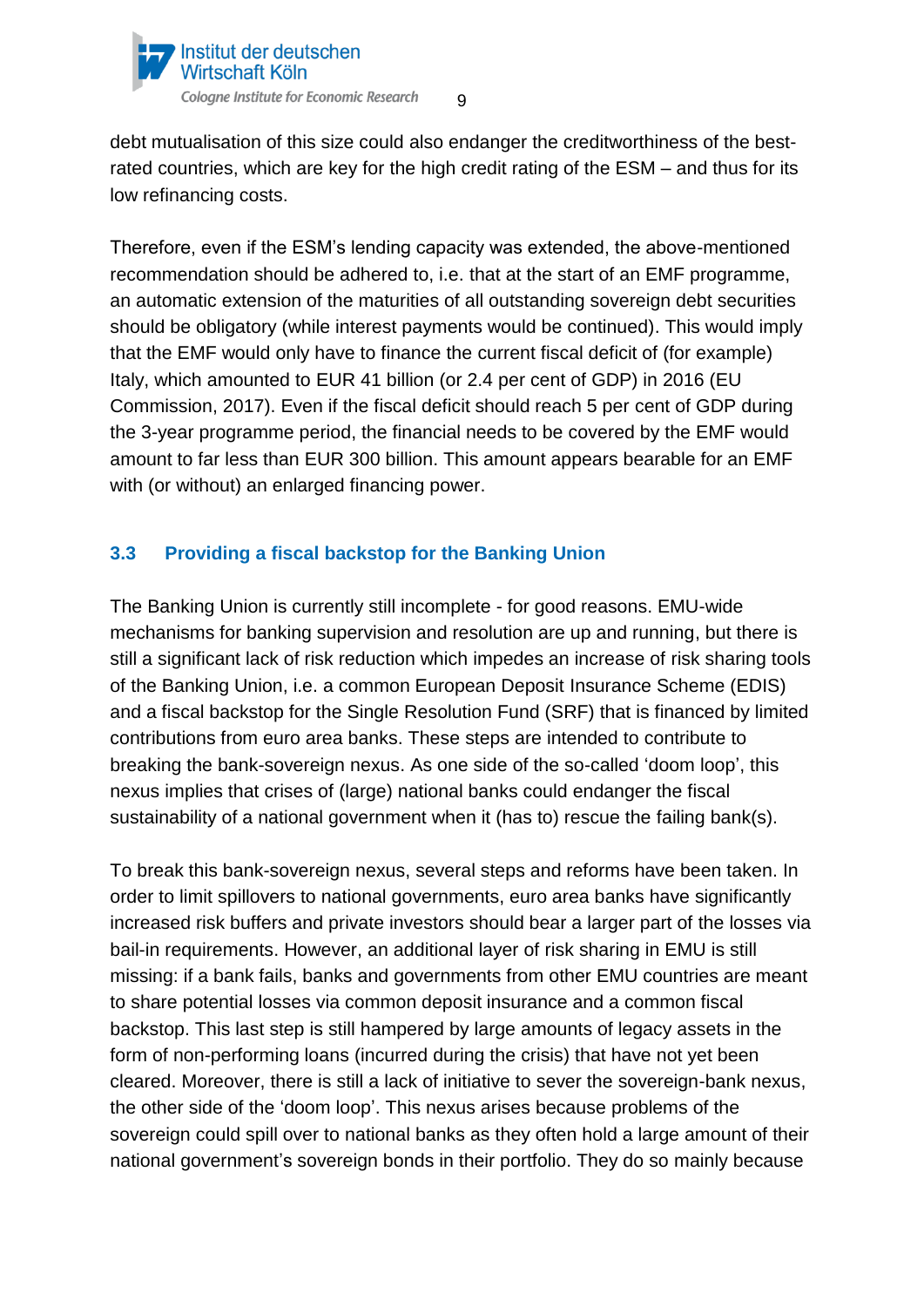

of regulatory privileges for the sovereign bonds of euro area countries – mainly zero risk weights and no exposure limits.

From a political point of view, more risk sharing will only occur in parallel with a reduction of legacy assets and the de-privileging of sovereign bonds. This is true for the EDIS, which still meets with substantial resistance, particularly from Germany, as well as for the fiscal backstop for the SRF, which has already been agreed, but only in principle. Provided that risks are sufficiently reduced, the EMF (built on the ESM) could potentially be used as a fiscal backstop (and principally also for the EDIS).

However, compared to the key support tools of the EMF (mainly loans and the purchase of their national sovereign bonds), such a backstop function would incur a higher degree of risk sharing. The probability of losses would be much greater, because the EMF could probably be required to give guarantees to or acquire shares in troubled banks, or it could participate in the ownership of bad banks.

The risks to the EMF could be reduced if the SRF (which is financed by contributions from banks) was obliged to pay back any financial support received from the EMF over a certain time period. Moreover, an upper limit for the fiscal backstop could be considered. A parallel can be drawn with the ESM's direct bank recapitalisation instrument, which also entails the acquisition of shares of troubled banks. Due to the higher loss risk compared to loans or sovereign bonds, which principally have to be paid back in full, this instrument is strictly limited to a maximum amount of EUR 60 billion in total in order to protect the financial resources of the ESM.

As a more general note of caution, the potential disincentives of increasing fiscal risk sharing for the banking system have to be considered:

- While a reliable deposit insurance scheme may be helpful to avoid bank runs, there is evidence that banks with insured deposits tend to take greater risks (Calomiris/Jaremski, 2016). Regarding the expansion of the US deposit insurance in the early  $20<sup>th</sup>$  century, the authors show that insured banks with higher risk profiles were able to attract deposits away from uninsured banks with lower risk profiles. They also state that the expansion of liability insurance has been associated with more unstable banking systems.
- Moreover, the question arises as to whether fully-blown risk sharing capacities of the Banking Union would not eventually lead to an implicit support for small countries with relatively large banking systems. While these countries profit from high tax revenues paid by the large national financial sector in good times, in the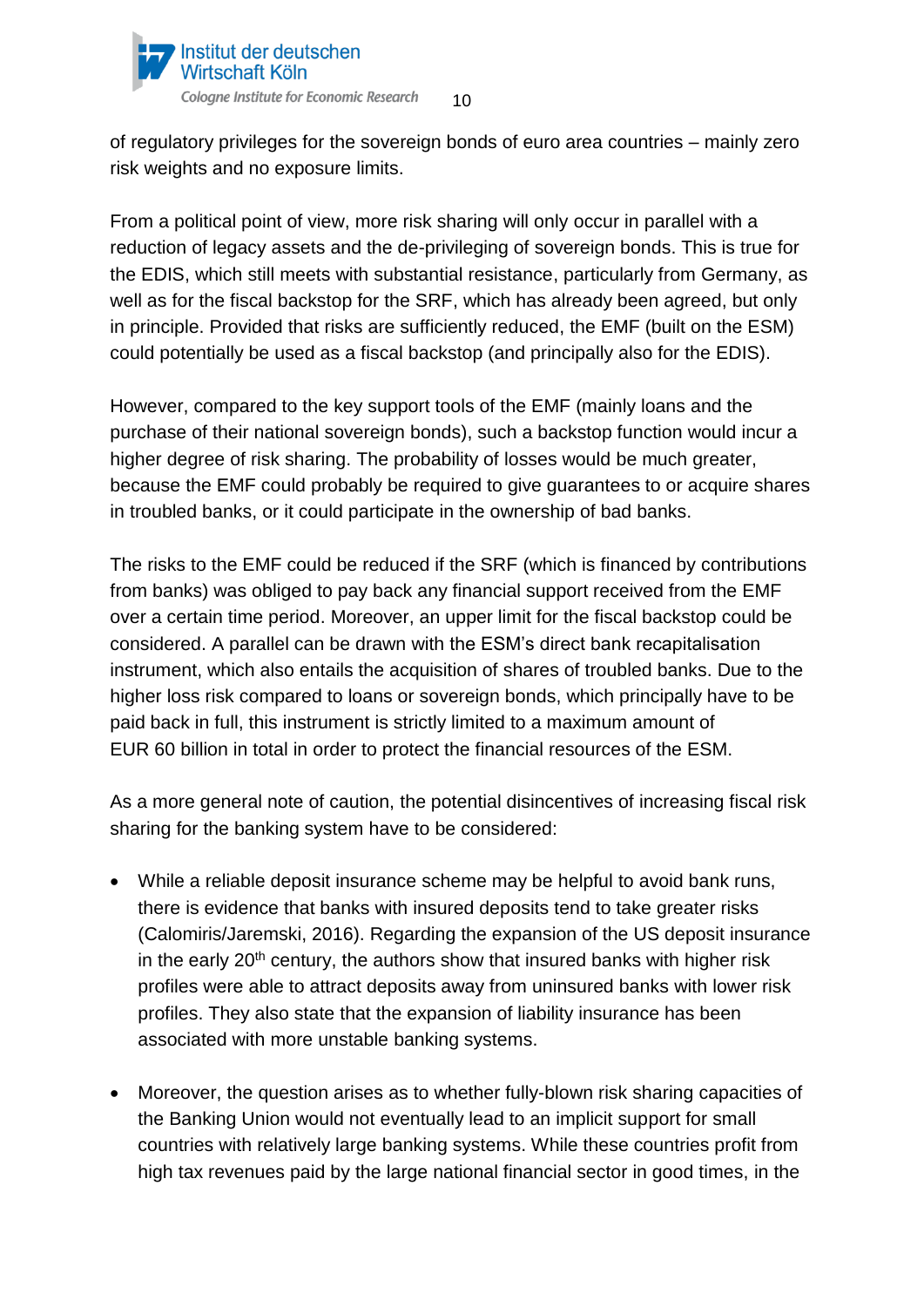

event of a larger banking crisis they can only cover a small part of the incurred losses and would rely on the other EMU countries' paid-in resources to do so.

# <span id="page-10-0"></span>**3.4 Establishing a 'fiscal capacity' in the euro area**

The EMF could possibly also become a vehicle to implement a 'fiscal capacity' in the euro area without treaty changes. Several currently discussed proposals for an EMU budget could be theoretically envisaged for an EMF, be it a common fiscal mechanism to support EMU countries hit by idiosyncratic shocks, a common unemployment scheme or an investment scheme on top of the European Fund for Strategic Investments (EFSI) to limit the investment gap in several EMU countries. Moreover, the EMF's resource could be used to establish an appropriate fiscal stance of the euro area in case the national fiscal policies were unable or unwilling to achieve this goal. Alternatively, the EMF could use its budget to support EMU countries implementing structural reforms.

Obviously, the instruments considered in this chapter would be very far-reaching and would thus have to be based on a sound argument justifying their necessity. There are several reasons why the author holds the opinion that more fiscal integration is not indispensable to make EMU sustainable (Matthes et al., 2016; MatthesIara, 2016). In a nutshell, this conjecture is based on the following arguments:

- The euro debt crisis was too exceptional and its legacy problems too temporary to justify new fiscal integration tools of a permanent nature.
- The root causes of the crisis (mainly a financial boom leading to excessive private debt) have been tackled by reforms already taken and a limited set of reforms still needed, mainly in the financial sector.
- The problematic real-interest-rate effect and the one-size-does-not-fit-all problem of single monetary policy, which can lead to economic divergence among EMU countries, can be tackled by country-specific macroprudential instruments supported by the strong role of the Single Supervisory Mechanism (SSM).
- The functioning of EMU in the context of the optimum currency area theory is considerably better than often perceived and has been further improved by structural reforms, particularly in southern EMU countries.
- The introduction of a fiscal integration mechanism could tend to induce disincentives for reform and unwarranted permanent transfers.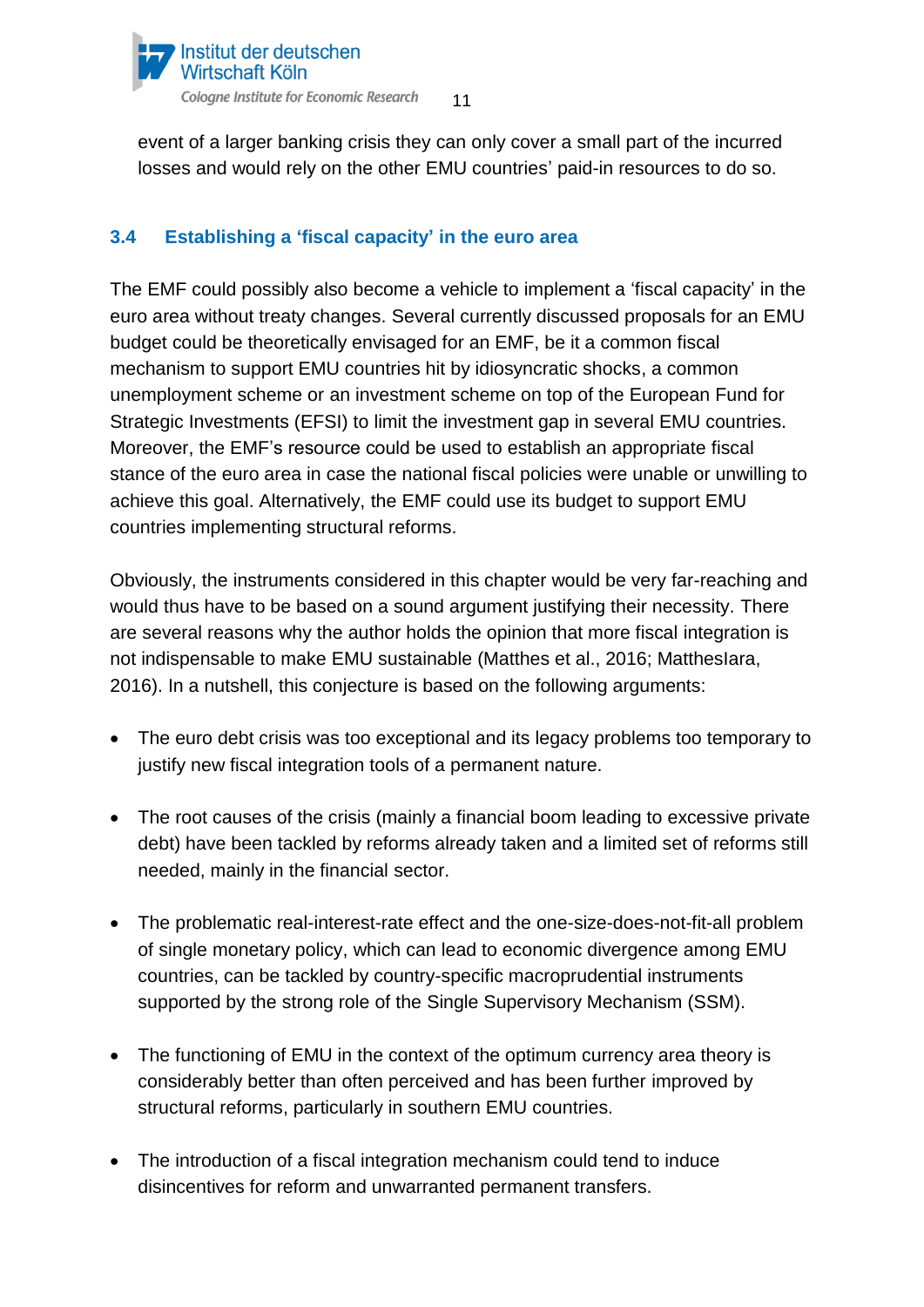

In view of these economic considerations and of the diverging positions of EMU countries it can be questioned as to whether there would be the political will to create an EMF with such far-reaching instruments as highlighted at the beginning of this chapter. However, if a political decision were to be taken to significantly increase the fiscal integration in the euro area despite these caveats, important features of such a 'fiscal capacity' would have to be decided upon:

- Should a country aided by the EMF's 'fiscal capacity' receive a grant or an interest-free loan it would have to pay back over a longer time period? In the case of a grant, the EMF support would amount to transfers, which would increase the EMF's stabilisation properties in case of idiosyncratic shocks, but would put much more strain on the EMF's resources. The degree of risk sharing in the euro area would be substantially increased and the question arises as to whether in the longer run there will be countries in the role of net transfer receivers and providers. Therefore, either grants should be restricted to exceptionally deep crises or, if also minor recessions are to be targeted, interest-free loans should be chosen in the opinion of the author. This would keep the increase in risk sharing at bay and would make national fiscal policies more countercyclical because loans would have to be repaid in good times.
- How should a 'fiscal capacity' located at the EMF be financed? The (small) ESM currently finances its administrative spending largely by the small interest rate margin earned on the loans provided to crisis countries. An EMF would need a larger financial basis for several reasons. Even the limited option of interest-free loans would eliminate the interest rate margin as a key financing source. Moreover, if the EMF was to be provided with sufficient staff to monitor EMU Member States, even more financial resources would be needed. The same would be true, if the EMF support would come in the form of grants instead of interest-free loans. Several options are possible to cover larger financial needs: Member States' contributions, delegated own resources like in the EU budget or even the permission for debt financing of non-crisis-loan spending. The first option keeps the Member States much more involved and is more likely to be achievable on an intergovernmental basis. Delegating own resources to the EMF would make it somewhat more independent, but it might be somewhat challenging to divert a part of EU Member States' tax income to an intergovernmental organisation. The debt financing option for non-crisis-loan expenditures would require even more financial resources to service the debts and could amount to a significant increase in the extent of debt mutualisation. Thus, it is not recommended by the author.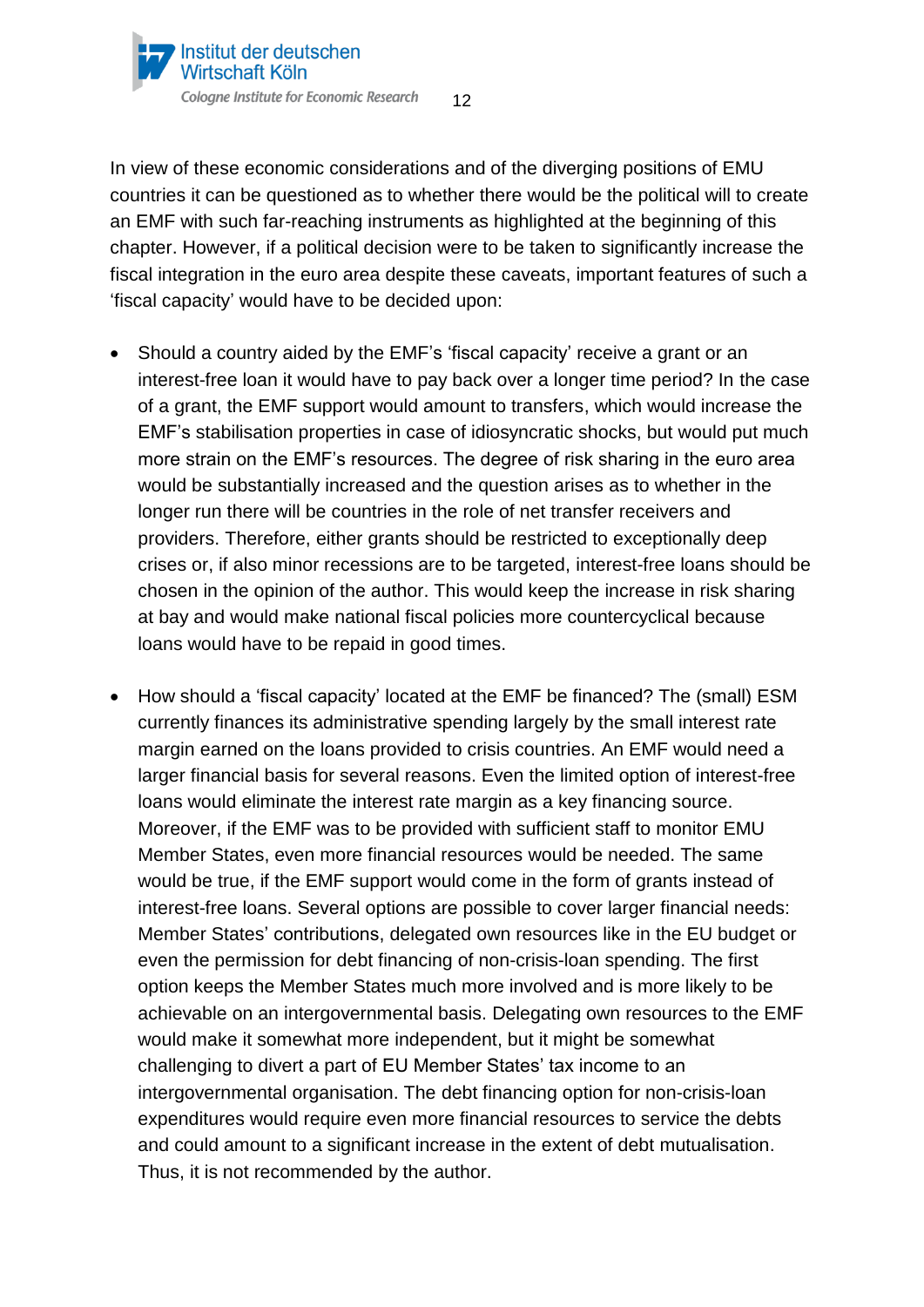

# <span id="page-12-0"></span>**4. Reasons for basing an EMF on the ESM framework**

If it is again assumed that some of the above-mentioned risk sharing and debt mutualisation mechanisms are created, the question arises as to what kind of governance framework should be chosen. Would creating an EMF on the basis of the ESM to host these instruments be a superior choice to establishing a completely new institution?

The ESM in its current form would provide a relatively robust governance framework for an EMF. The ESM is a relatively independent institution. As an intergovernmental organisation with a rather technical task, it is somewhat detached from political processes – and can be broadly compared to the IMF. This larger independence of the ESM compared to the EU Commission or the European Parliament is important because reform programmes often meet with considerable political resistance. However, the ESM is still subject to some political influences because it is (like the IMF) controlled by a Board of Governors and Directors made up of high-ranking representatives of (elected) governments of the ESM Member States, thus providing the ESM with sufficient democratic accountability in the eyes of the author. The political influences can become relevant in the case of larger controversies among ESM Member States, for example concerning sensitive decisions about financial support for stressed countries.

Therefore, it is important that the ESM's majority requirements are high – at least a qualified majority of 80 per cent for all relevant decisions (except for a capital call to avoid ESM losses). Decisions to establish a financial support and reform programme have to be taken by mutual agreement (unanimity); in the case of an emergency procedure an 85 per cent majority is required. This implies that Germany with a voting share of nearly 27 per cent and France with a share of more than 20 per cent have a de facto veto on all major decisions. Moreover, the German representative in the ESM can only cast a vote on a new programme with the consent of the German Parliament. It has to be noted that these decision-making rules deviate considerably from the much lower majority requirements in the European Council or the European Parliament.

Would these restrictive procedures be transferred to the EMF or would they be changed towards lower majority thresholds, which would facilitate decisions to grant financial support? Several arguments have to be considered in this respect. Criticism might be raised by proponents of more lenient procedures that the high majority requirements limit the EMF's capacity to act in case of need, that Germany and France should not have special rights or that the German Parliament should not have the last word on the conditions of support and reform programmes in other Member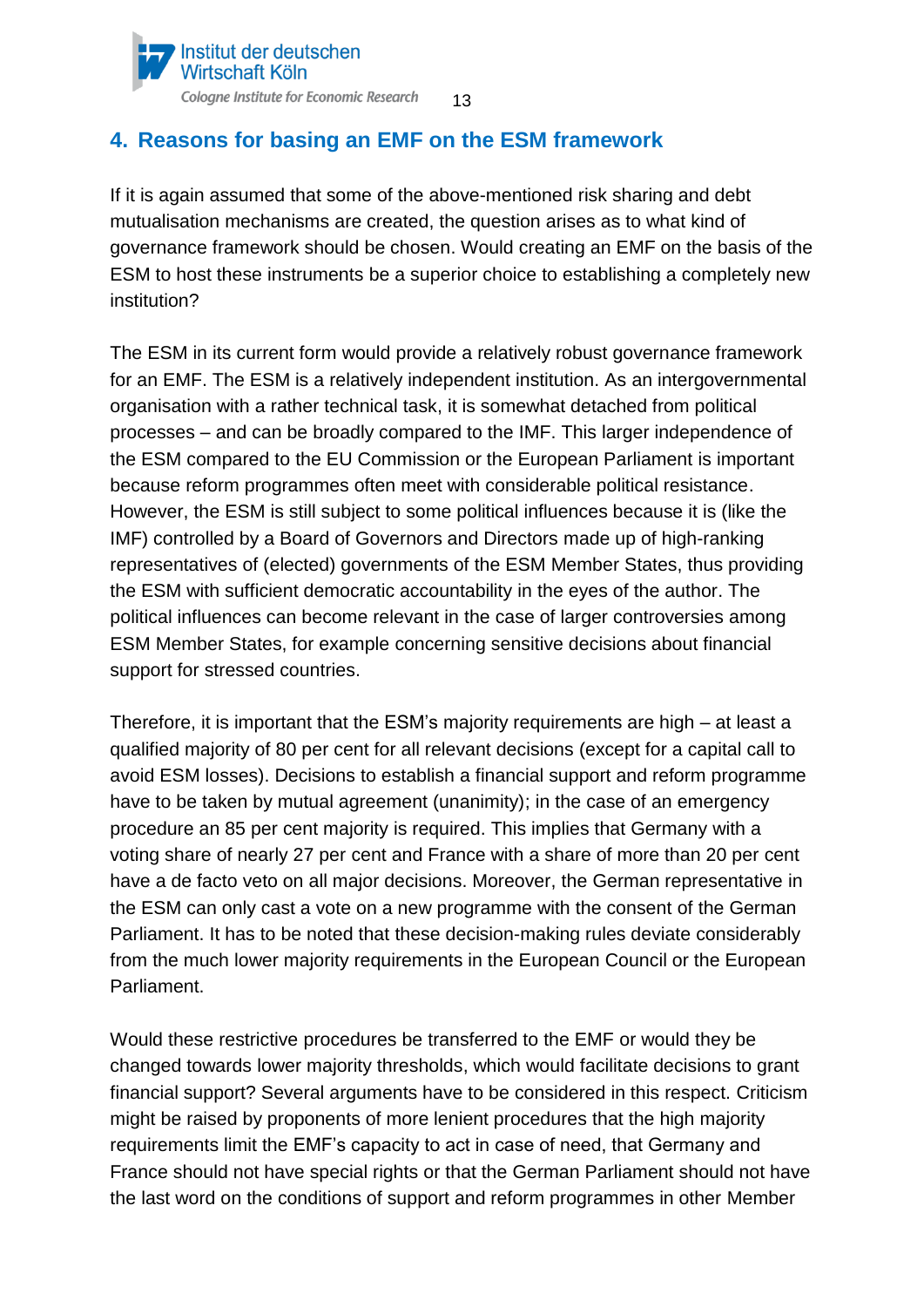

States. Moreover, there have been strong demands to integrate the intergovernmental ESM into the European framework and to increase its accountability to the European Parliament (which might be possible somehow without treaty changes). However, moving the ESM (EMF) much closer to the political sphere (and lowering its majority requirements) could endanger the conditionality principle because reform programmes could be overly softened due to political resistance.

The design of the decision-making structures of an EMF would obviously depend on the respective political power of Member States favouring more fiscal integration and those more sceptical about such moves and fearing a transfer union. In this respect, it has to be borne in mind that the ESM rules were decided under the pressure of the crisis and thus in a situation of considerable political leverage of the latter group of EMU countries.

# <span id="page-13-0"></span>**5. Conclusion**

The election of Macron as French president could lead to more fiscal integration in the euro area. However, as treaty changes are not likely in the near future, establishing an EMF on the basis of the intergovernmental ESM might be a viable option, as suggested by the German finance minister. In this paper, the idea to create an EMF is evaluated based on assumptions about its possible objectives and tools. Proposals for these features are divided into two categories.

Firstly, suggestions to strengthen the rules-based framework and financial market discipline in the EMU include the proposal that the EMF replaces the IMF in crisis programmes, and that it monitors the implementation of EMU rules by the EU Commission, which has been rather lax in this respect recently. However, these proposals are no panacea. Only the IMF has a lasting experience with crisis management. Moreover, as crises occur only occasionally, should the EMF be allowed to borrow staff from the ECB or the EU Commission, or should it be provided with a sufficiently large number of staff that would remain idle in non-crisis times? In the latter case, the EMF could be given the task to monitor EMU countries in order to evaluate the implementation of EMU rules by the EU Commission. But this would create expensive redundancies, as there are already many international organisations tasked with country monitoring. Moreover, it is not straightforward as to how the EU Commission could be made to adhere to the EMF's criticism and recommendations.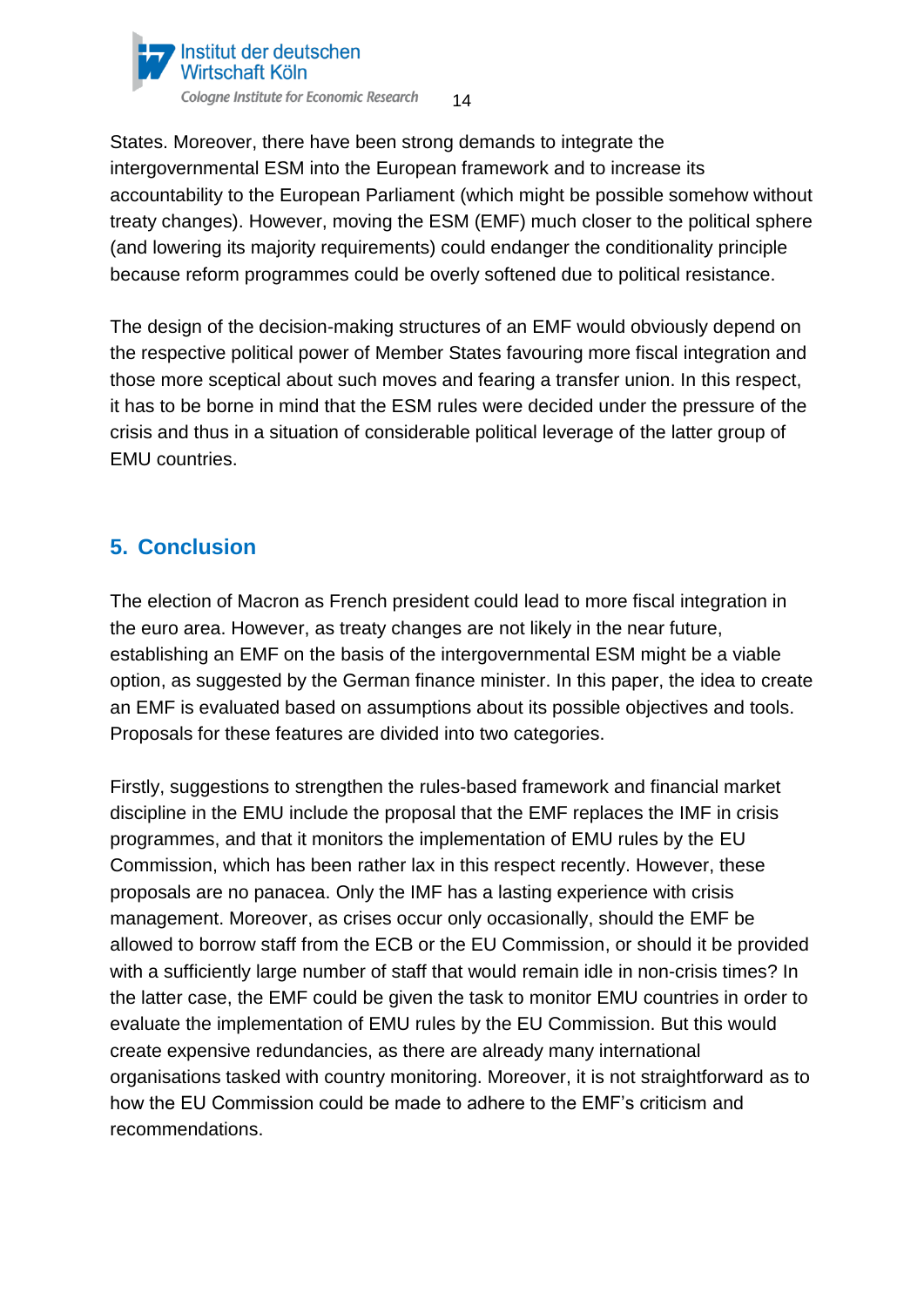

An important additional proposal to strengthen financial market discipline (via enforcing the no-bailout clause) would be to use the EMF as both platform and agent in order to establish an effective and reliable framework for sovereign debt restructurings.

However, this suggestion will meet with considerable political resistance from highly indebted countries and, in all probability, could only be a part of a political compromise leading to an encompassing rearrangement of the EMU governance framework. In fact, it generally does not appear realistic to only provide the EMF with functions to strengthen the rules-based framework and market discipline.

Therefore, the EMF would, secondly, very likely need to include instruments to raise risk sharing and debt mutualisation in EMU – several of which have been evaluated in this paper.

Generally, it would make sense to establish a new type of financial support programme in case of a severe crisis, so as to allow stressed countries to let automatic stabilisers work under strict conditionality for structural reforms to foster growth.

At present the ESM's financial resources would not suffice for a full 3-year programme for a large EMU country. However, introducing the rule that an EMF programme would lead to an automatic extension of maturities of outstanding sovereign debt for the duration of the programme length should mainly solve this problem. While this step would imply a small sovereign debt default and could lead to some nervous reactions on the financial market, it would have the important advantage of significantly reducing the financing needs because no refinancing of outstanding debt would be needed. The alternative solution, i.e. to considerably increase the EMF's finances could raise the degree of risk sharing so much that also the creditworthiness of the best-rated countries would be endangered which are key for a high credit rating of the ESM (EMF).

A similar consideration is relevant regarding the potential use of the EMF as a fiscal backstop for the SRF (and the EDIS) because this proposal would also imply too large a risk exposure for the EMF. If such a backstop function was implemented despite this caveat, provisions would be needed to set exposure limits for the EMF and for the bank-financed SRF to repay the EMF in due course. More generally, risk coverage in the banking system should not be too encompassing as evidence suggests that this induces banks to take on more risks.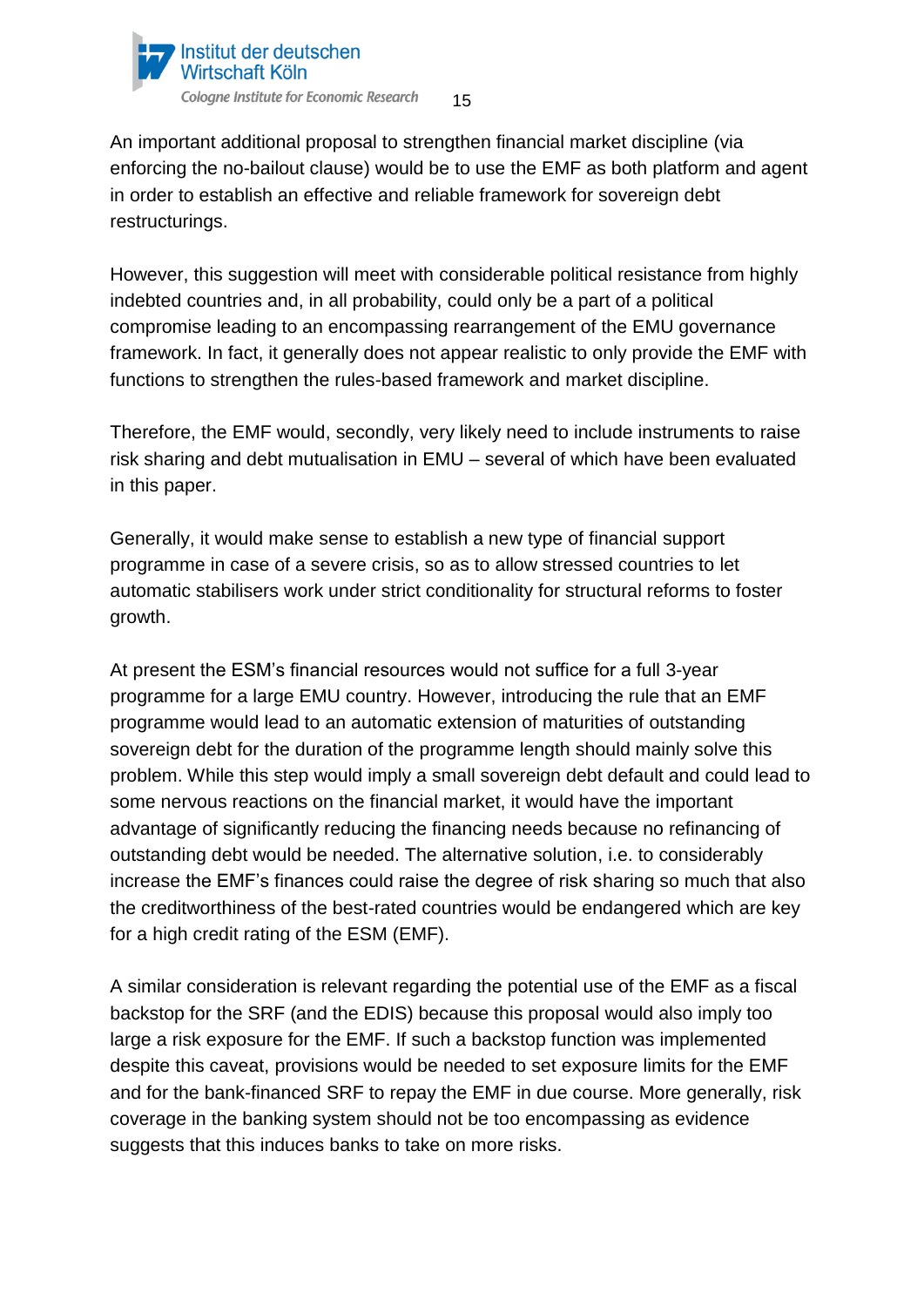

Finally, some kind of 'fiscal capacity' could be set up at the EMF. Several versions are imaginable, for example a fiscal stabilisation mechanism for idiosyncratic shocks. While the author argues that there is no need for more fiscal integration to make EMU sustainable, such a decision might be taken as part of a broad political compromise. In this case, the 'fiscal capacity' should be financed by contributions from EMU countries and should not be allowed to raise debt. The financial support to a stressed country should be provided not as a transfer but as an interest-free loan with a longer repayment period. This would reduce the EMF's financial exposure and would make national fiscal policies more countercyclical in good times.

If new risk sharing instruments were created at the EMF under relatively strict rules, the question arises as to whether these rules will be adhered to or whether they will be bent in times of crisis (a problem of time consistency). It is therefore essential to choose a sufficiently reliable governance framework for the EMF. Basing the EMF on the ESM appears to be the superior choice compared to the creation of a completely new institution that is unlikely to be similarly robust. In fact, the ESM has a strong governance framework with large majority requirements for decisions involving financial support measures. Moreover, as a sufficient independence is a precondition to uphold the conditionality principle, a new institution might be more prone to political influences than the ESM. However, political pressures could be envisaged that might water down these robust features of the ESM over time.

Overall, the creation of an EMF with some of the presented instruments would be a considerable venture that poses many important questions. Could the mechanisms for better rule enforcement and financial market discipline be made sufficiently enforceable and time-consistent? Would new instruments for risk sharing and debt mutualisation remain within the initial limits or would they eventually lead to permanent transfers and serious disincentives for fiscal and economic policy?